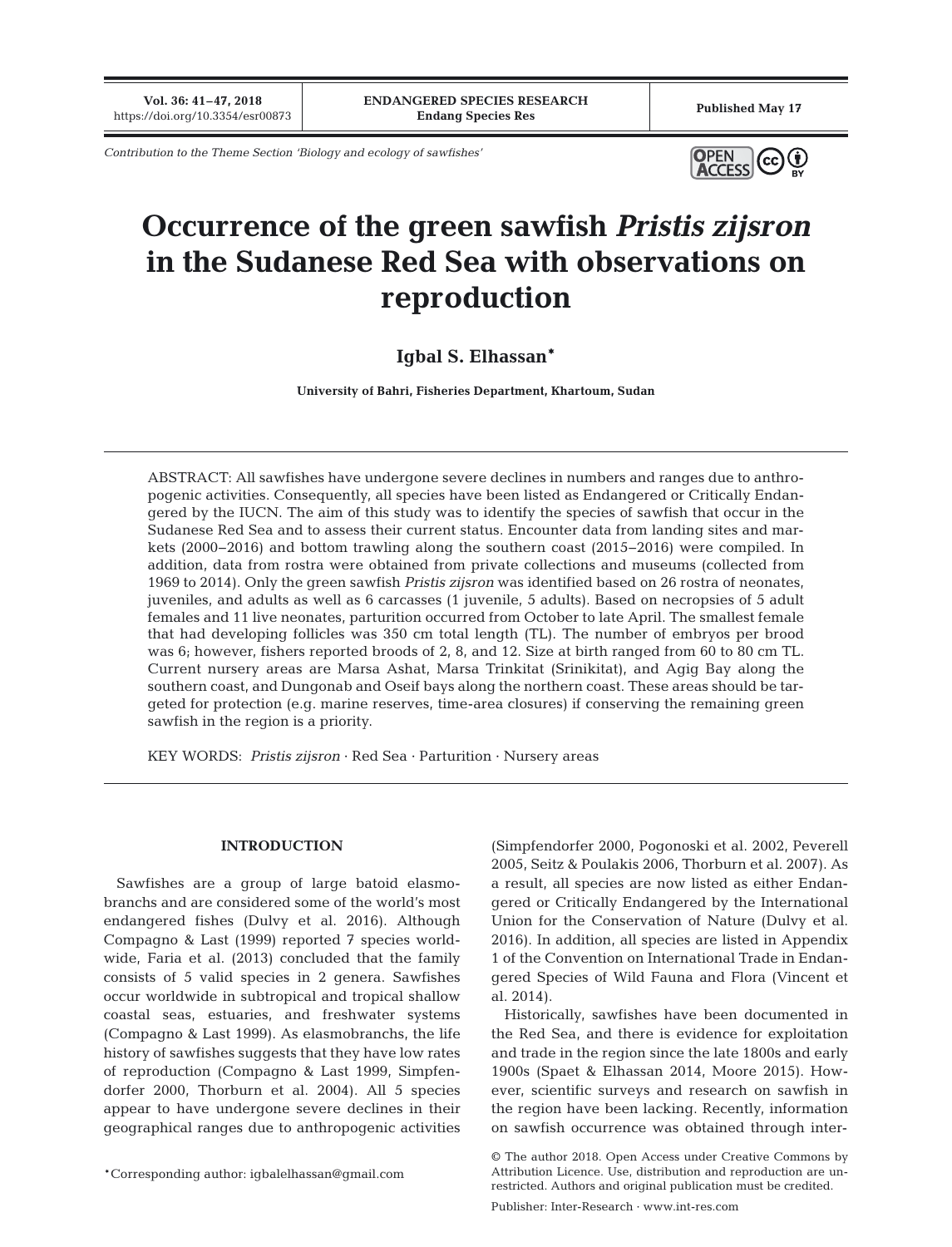views with coastal fishers in Djibouti, Eritrea, Yemen, Saudi Arabia, and Sudan (Spaet & Elhassan 2014). Sawfish abundance has severely declined in the Red Sea and the Gulf of Aden, with the only recent records from Sudan. Two species, the narrow sawfish *Anoxypristis cuspidata* and green sawfish *Pristis zijsron*, were reported from the region (Spaet & Elhassan 2014). However, the only confirmed records were based on 3 rostra in the headquarters of the Ministry of Agriculture and Water, Marine Fisheries Department in Yanbu, Saudi Arabia, and 2 preserved specimens at the Marine Museum in Hurghada, Egypt (Bonfil 2002). Sawfish bycatch from trawling in Eritrea was reported in 2012 (A. H. Gebrihiwet pers. comm.), but the report did not specify the species or numbers caught.

The aim of this study was to evaluate the status of sawfishes in the Sudanese Red Sea for better man-



Fig. 1. Sudanese Red Sea coast, showing current and historically important areas for the green sawfish *Pristis zijsron*

agement and conservation of these iconic species. Specific objectives were to (1) identify the species of sawfish in the Sudanese Red Sea, (2) determine habitat use in the region, (3) investigate reproductive biology, and (4) identify past and current nursery areas.

## **MATERIALS AND METHODS**

## **Study area and fishing methods**

The Sudanese Red Sea coast is ~800 km long and extends from the Egyptian border in the north to the Eritrean border in the south (Fig. 1). It has 2 prominent features: coastal lagoons (or 'marsas') and reefs. Fringing reefs line the entire Sudanese coast except for the marsas and the Tokar Delta in the south (FAO 2008). Water temperature is about 22°C in winter and 33°C in summer. The Baraka River near the Eritrean border is the only river that reaches the Sudanese Red Sea.

Approximately 2000 professional fishers and 1000 recreational fishers operate along the Sudanese coast (Director of the Marine Fisheries Administration pers. comm.). In general, fishing along the Sudanese coast is artisanal, with seasonal bottom trawling from October to May by licensed Egyptian trawls (n = 15− 35) in a limited area along the southern coast. Gill nets, longlines, and hand lines are the commonly used types of fishing gear. Gill nets were introduced along the Sudanese coast by the British Overseas Development Agency in the late 1970s. Gill nets (multifilament and monofilament) are mainly used along the southern coast, whereas longlines and hand lines are typically used along the northern coast.

#### **Data collection and analysis**

In Sudan, sharks and sawfish targeted or captured as bycatch are rarely brought in whole; they are typically processed at sea and brought to the landing sites or fish markets as trunks. Therefore, obtaining information on life history characteristics, morphometrics, and measurements was not always possible. If available, the total length of sawfish was measured from the tip of the rostrum to the tip of the caudal fin. When there was only a rostrum and trunk, total length was estimated following Faria et al. (2013). The length of the rostrum was measured from the tip to its midpoint at the confluence of the rostrum and head (Whitty et al. 2014). Species identification of the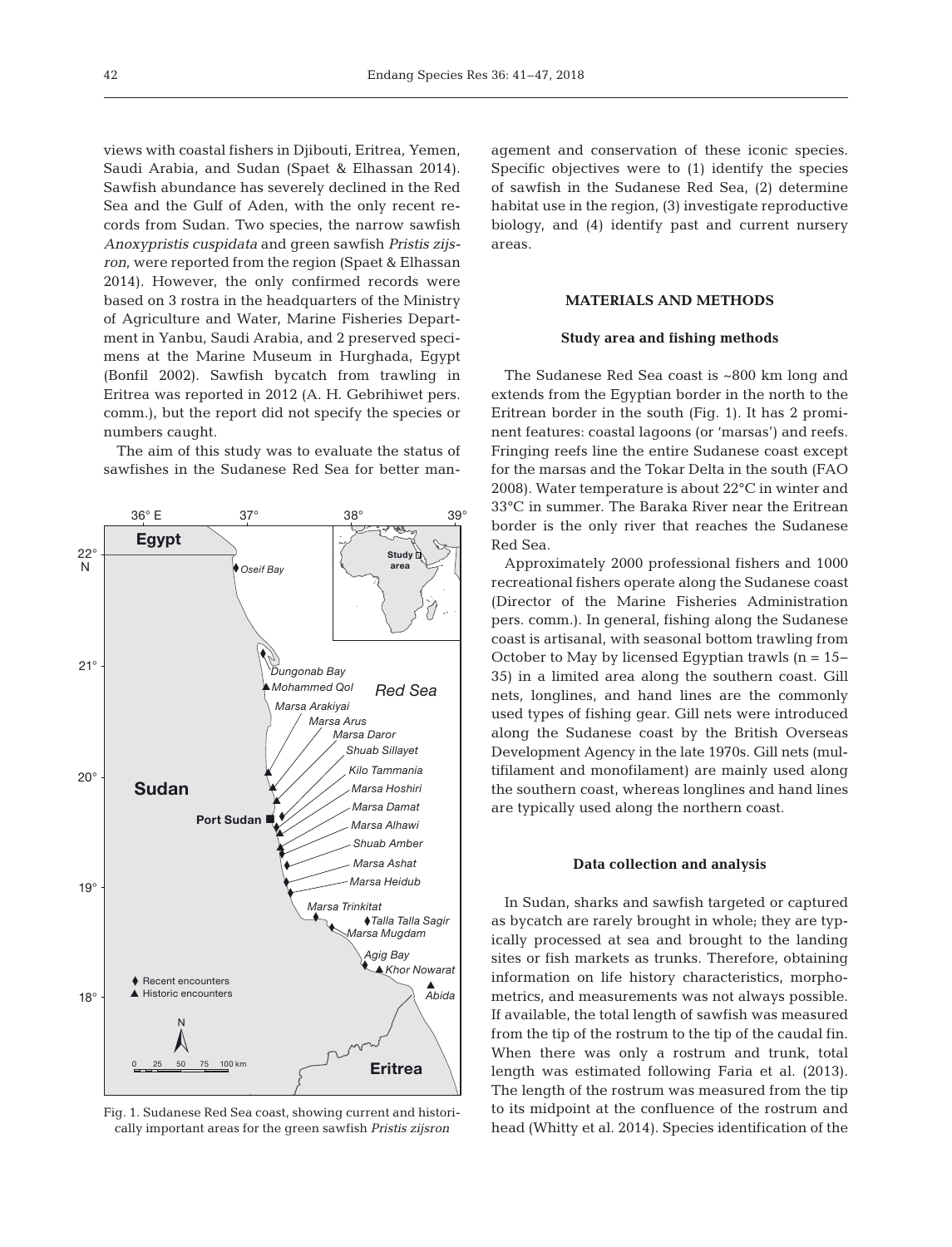rostra was based on the taxonomic characteristics described in Whitty et al. (2014). Species identification of the few whole sawfish was based on the taxonomic characteristics described by Faria et al. (2013). For female sawfish, maturity was estimated based on the development of follicles or presence of embryos in the uterus and for males by investigating calcification of the claspers. Tissue samples from rostra and fin clips were taken for genetic identification and stored in 98% ethanol at room temperature.

Because sawfish are rarely encountered, a network of fishers along the Sudanese coast was formed to provide information when encounters occurred. Fishers were also contacted in 2015 ( $n = 337$ , ages 15 to 90) to inquire about encounters, and some of those data were reported here (i.e. reproduction, depth of encounters, historical occurrence). Landing site and market data were compiled from January 2000 to April 2016. During October 2015 to March 2016, data were also collected from bottom trawling along the southern coast. In addition, data from rostra were obtained from private collections (collected from 1969 to 1984), the Natural Museum of the University of Khartoum, and Sudanese universities (collected from 1999 to 2014). Rostra collected by the author were donated to the Natural Museum and 2 universities.

Timing of parturition was estimated based on finding full-term embryos in the uterus, or finding freeliving young with unhealed yolk sac scars. Fishers who captured or encountered sawfish were asked about the habitat where the fish were found, water depth, fishing gears used, and condition of the fish. Detailed information on the habitat where the sawfish were captured or encountered included the sediment type as well as type and density of seagrass.

## **RESULTS**

#### **Species identification**

Morphological identification of 26 rostra from all life stages as well as 6 whole carcasses (1 juvenile, 5 adults; collected from 2000 to December 2015) confirmed the presence of the green sawfish *Pristis zijsron* in the Sudanese Red Sea. The range of rostral teeth was 29−31 on the right side and 30−35 on the left side. Six female rostra had the same number of teeth per side. The smallest rostrum, 17 cm, was from a 60 cm total length (TL) neonate female that had 30 rostral teeth on both sides. The largest rostrum was 142 cm (31 rostral teeth on each side) and was from an individual with an estimated TL of 554 cm.

## **Encounter locations and habitats**

A total of 50 green sawfish, including neonates, juveniles, and adults, were captured as bycatch by fishers or seen by divers and fishers from 1997 to 2016 (Fig. 2). Five live adults were encountered by divers and fishers from 2007 to 2014, and there was a record from 1997 of a 250 cm TL male caught from Marsa Alhawi along the southern coast during a bony fish survey by the Marine Fisheries Administration (H. Shouf unpubl. data). Of the live adults mentioned above, all were seen in coral reef areas: 3 were encountered by 2 divers and a shell collector at Shuab Amber in water around 40 m deep, 1 at Shuab Sillayet in water 15 m deep, and 1 close to Marsa Daror. Two live sawfish were observed by fishers: 1 was resting on a sandy substrate outside a mangrove area in Kilo Tammania, 8 km from Port Sudan, and the other was resting on a sandy substrate with sparse stone in Agig Bay. Both were encountered at low tide. A young juvenile was captured in March 2016 in a trawl in the Talla Talla Sagir area along the southern coast (not included in Fig. 2). In April 2016, a young juvenile was caught as bycatch by a fisher fishing for bony fishes in Marsa Trinkitat on the southern coast (not included in Fig. 2).

#### **Timing of fishing and capture**

Thirty-eight of 44 sawfish were captured at night in gill nets and 4 were captured in the morning. Most fishers set their nets at night and haul them in the early morning. The fishers reported that all of the sawfish were found alive in the nets except for 1 juvenile that was found dead in a gill net. All captured sawfish were killed to detangle the rostra from the net. All were neonates or juveniles caught in monofilament gill nets as bycatch in the artisanal prawn fishery except for a 150 cm TL juvenile caught by hand line in the morning in Marsa Ashat. As mentioned above, 5 live adults were encountered by divers and fishers during the day. No information on the time of fishing was available for 3 of the captured sawfish.

#### **Water depth**

Twenty-three neonates, juveniles, and several adult female sawfish were captured or encountered in inshore water depths ≤10 m where there was a Khor (stream) that brought water flow from rain during the wet season from late October to April (Fig. 3). These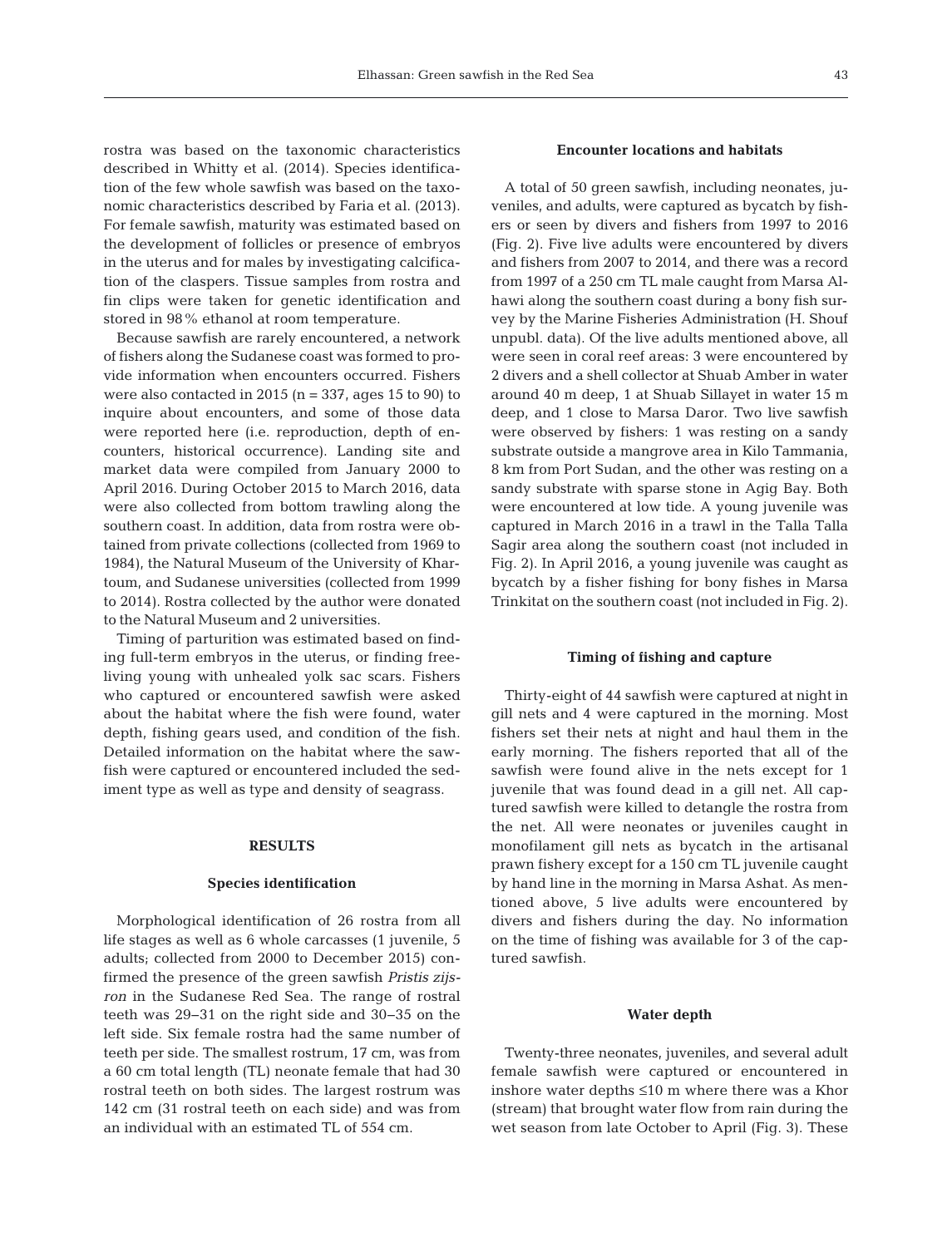

Fig. 2. Frequency of green sawfish *Pristis zijsron* encountered or captured from 1997 to 2016  $(n = 50)$ . Note that years containing no sawfish were omitted



Fig. 3. Frequency of green sawfish *Pristis zijsron* encountered or captured  $(n = 49)$  in different water depths

areas were associated with mangrove stands. Large juveniles and adults were encountered in water 5 to 45 m deep. Sixteen percent of the captured adults were in water 30 m deep. However, a male 331.8 cm TL was captured from water 60 m deep in December 2014 in Tweeti.

### **Sex and maturity stage**

Sex of sawfish encountered by divers or fishers was unknown except for a few individuals. In most cases, sawfish were processed at sea. When only the rostrum and the finned, gutted trunk were brought to the landing site, information on sex was provided by the fishers if possible.

The smallest mature female green sawfish encountered during the study was 350 cm TL (based on 3 gravid green sawfish and 2 with large vitellogenic follicles). The largest mature male was 386.1 cm (calcified claspers) and the largest immature male was 250 cm (claspers not fully calcified). The percentage of mature green sawfish among 44 captured sawfish (both sexes) was  $46\%$ .

#### **Parturition and nursery areas**

Parturition of the green sawfish in the Sudanese Red Sea was from October to late April (the wet season), with a peak likely from December to March. Size at birth was estimated from full-term embryos that were 60 to 80 cm TL. The number of embryos per brood was 6; however, fishers reported broods of 2, 8, and 12 (eaten by the crew or thrown into the sea). Ten neonates between 81 and 89 cm TL were caught from Oseif Bay on the northern coast (January 2015 and March 2016), Marsa Ashat and Trinkitat along the southern coast (January 2015 and January to April 2016), and 1 from a trawl in Talla Talla Sagir (March 2016), providing further support for this recruitment period.

All interviewed fishers over age 60 confirmed that until the mid-1980s, all marsa (embayments) and bays along the Sudanese Red Sea were nursery areas for green sawfish (Fig. 1). Based on recent (2006− 2016) findings of gravid females and neonates with unhealed yolk sac scars or young-of-the-year, current parturition and nursery areas for green sawfish in the Sudanese Red Sea are Marsa Ashat, Marsa Trinkitat, and Agig Bay along the southern coast and Dungonab and Oseif bays along the northern coast.

## **DISCUSSION**

The narrow sawfish *Anoxypristis cuspidata* and green sawfish *Pristis zijsron* were both thought to have occurred historically in the Red Sea (Spaet & Elhassan 2014, Moore 2015). However, no historical or current records were found for the narrow sawfish. Moore (2015) noted that records of the narrow sawfish were limited to the coasts of Iran, Pakistan, and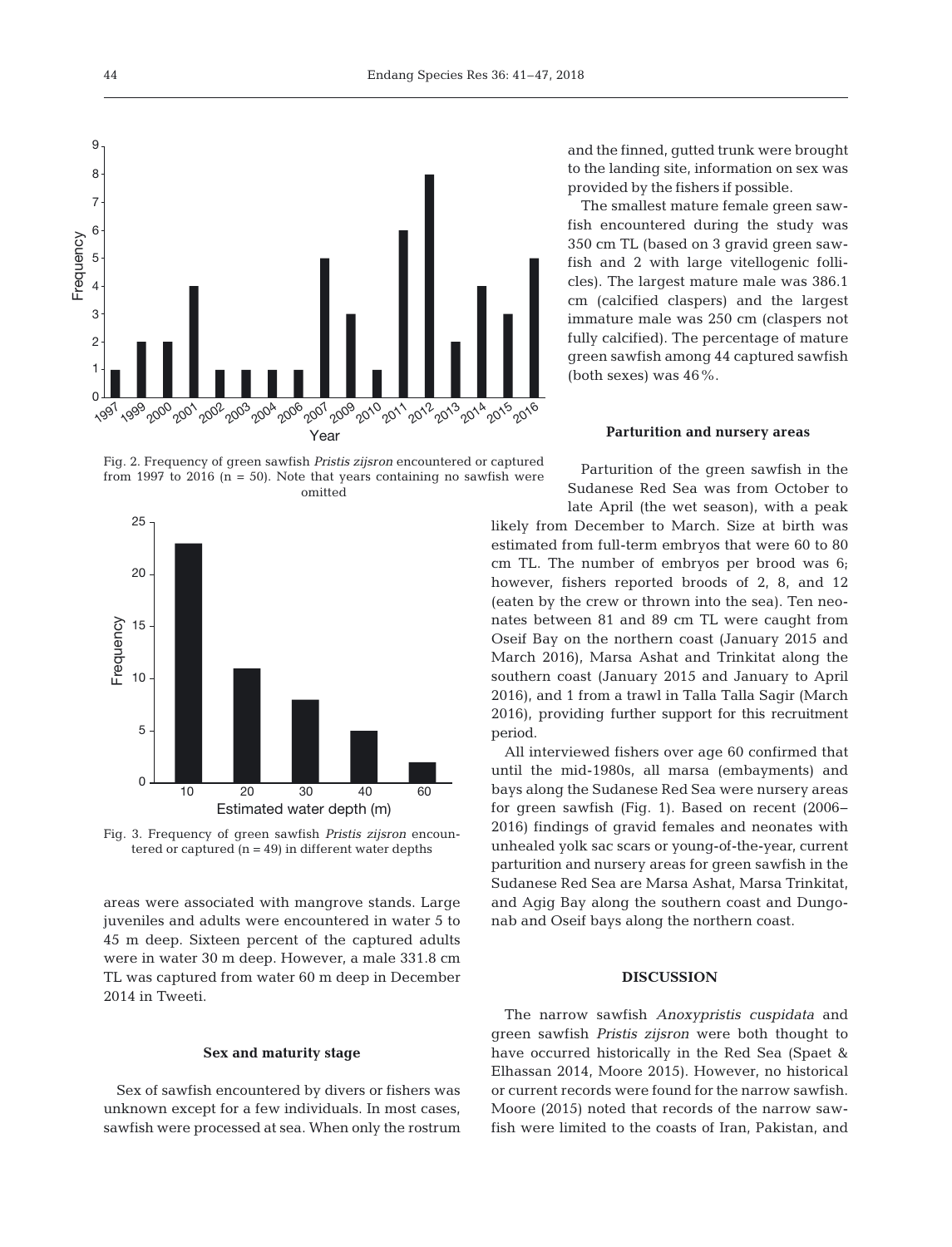Masirah Island (Oman). Moore (2015) investigated historic records and specimens in the Persian Gulf and the adjacent waters and noted that the green sawfish was the most frequently occurring species in the area. Based on the identification of 26 rostra and 6 whole carcasses in the present study, the green sawfish is likely the only sawfish that has ever occurred in the Red Sea.

Neonate green sawfish were captured by fishers in Red Sea estuaries. Similarly, juvenile smalltooth sawfish *P. pectinata* in Florida (USA) also use estuaries as nursery areas (Poulakis et al. 2011). Protection of estuarine habitats will be essential to ensure the long-term survival of remaining green sawfish populations. Juvenile green sawfish were typically encountered on muddy flats in inshore turbid water 1 m deep or less, similar to smalltooth sawfish and largetooth sawfish (Whitty et al. 2009, Poulakis et al. 2011). Also similar to other sawfish species (Poulakis et al. 2011), in most areas where green sawfish were captured, they were associated with mangrove stands that likely provide food and protection for the young. Adults were encountered inshore and offshore in a range of water depths (5−60 m). While the green sawfish is often found in shallow water (around 5 m), the previously recorded maximum depth reported for green sawfish was 30−40 m (Compagno & Last 1999, Wueringer et al. 2009). However, the present study recorded an adult male at 60 m. Several females were captured offshore, in deeper water, away from mangroves, similar to narrow sawfish in the Gulf of Carpentaria, Australia (Peverell 2008), and smalltooth sawfish in Florida (Poulakis & Seitz 2004). Eight fishers encountered adult green sawfish in shallow water in winter, and 2 were encountered on sandy substrate during ebbing tide. Adults may visit shallow estuarine waters seasonally for parturition or for reasons associated with the tidal cycle.

Although rostral tooth counts of some sawfishes are known to be sexually dimorphic (Wiley et al. 2008), this could not be determined for specimens in this study, as sex was usually not associated with rostra from private collections, and only a few males were captured during the study period. However, interestingly, rostra with the same number of teeth per side were from females. In addition, the largest green sawfish rostra (139 and 142 cm) were from adults from the northern Sudanese coast, both estimated to be about 550 cm TL. The largest green sawfish collected in Australia was estimated to be 600 cm TL, with a rostrum length of 165.5 cm (Morgan et al. 2010, 2011), so the presence of large adults in the

Sudanese Red Sea provides hope for recovery of the species in the region if mortalities can be minimized.

Size at maturity for green sawfish in Australia is about 300 cm TL for both sexes (Last & Stevens 2009). Peverell (2008) reported 1 mature green sawfish from the Gulf of Carpentaria, Australia (380 cm TL; 9 yr old). In the Red Sea, sizes at maturity for both sexes appear to be about the same as those in Australia, be cause a 350 cm TL female was mature, a 250 cm male was not mature (claspers not fully calcified), and a 386.1 cm TL male was mature (fully calcified claspers). Size at maturity data are inherently difficult to collect, even on species such as the smalltooth sawfish that have been studied for many years, because size at maturity is still unknown for that species.

Encounters with neonates and juveniles indicated that there remains a reproducing population of green sawfish in the Sudanese Red Sea. Recruitment data suggest that parturition occurs in the wet season from October to late April with a peak from December to March. In southern Pilbara, a remote nursery area for green sawfish in Australia, neonates were found in October with unhealed yolk sac scars (Morgan et al. 2015). In the Red Sea, green sawfish brood sizes range from 2 to 12. In Australia, brood sizes are similar, with up to 12 young born during the wet season (January through July; Peverell 2008, Morgan et al. 2010, 2011). Size at birth is also similar between the Red Sea and Australia (60−80 cm TL; Morgan et al. 2015).

In recent years, juvenile green sawfish of varying size classes were found inshore close to Khors (streams) and associated with mangrove shorelines. These areas are likely used for parturition and subsequently as nurseries, similar to other sawfish species. Juvenile smalltooth sawfish spend their first 1−3 yr of life in estuaries, start life with a sedentary neonate period that is followed by ontogenetic movement within the nurseries, and move away from shallow nursery waters after the first few years of life to deeper waters (Poulakis & Seitz 2004, Wiley & Simpfendorfer 2010). Using the Heupel et al. (2007) definition of elasmobranch nursery areas, Agig Bay, Marsa Ashat, Marsa Trinkitat along the southern coast, and Dungonab and Oseif bays along the northern coast show evidence of current parturition and nursery areas for the green sawfish. Neonates less than 100 cm TL and juveniles less than 200 cm TL were encountered in these areas for 2 successive years, particularly from January to March. Morgan et al. (2010) found that at age 1, green sawfish were around 130 cm TL, and Peverell (2008) found that be tween age 1 and 5, green sawfish measured between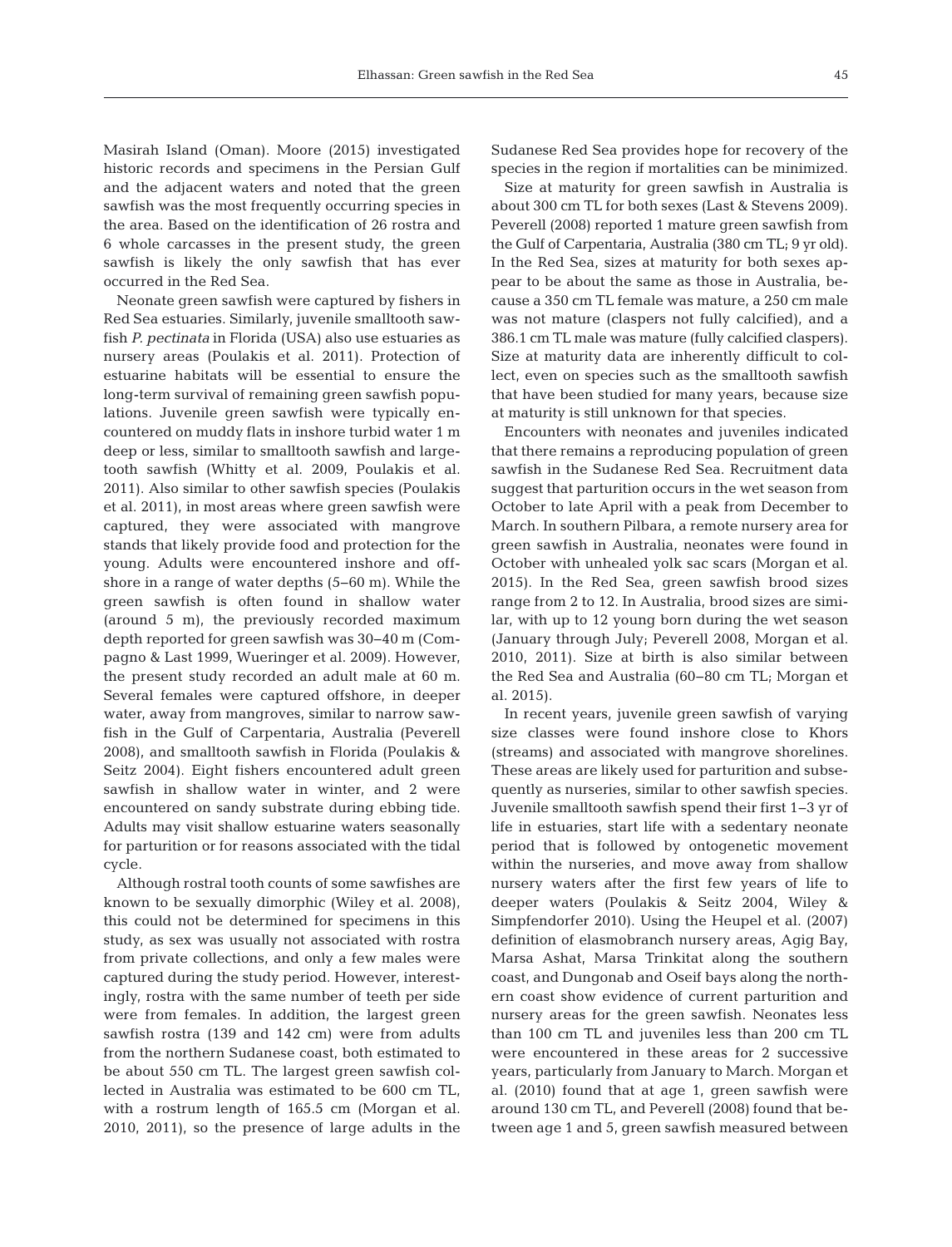128 and 225 cm TL. These data suggest that juveniles caught in the Sudanese Red Sea were up to age 2. These nursery areas are subjected to artisanal fishing and also to trawling in Agig Bay and near Mugadam Island. Therefore, these areas need to be targeted for protection (e.g. marine reserves, time-area closures) if conserving the remaining green sawfish in the region is a priority.

## **CONCLUSION**

The green sawfish is the only sawfish species currently found in the Sudanese Red Sea. Once common in estuaries in the region until the late 1980s, they are now rarely encountered, except for occasional records from locations along the southern coast. Fisheries bycatch and loss of habitat (e.g. cutting of mangroves) for coastal development are factors that led to the decline of sawfish in the Sudanese Red Sea. Removal of productive mangroves in Marsa Ausheri and Marsa Damat, south of Port Sudan, for the construction of the Red Sea Free Zone in 2000, has contributed to the disappearance of sawfish as reported by interviewed fishers from these areas. Overgrazing by camels and mangrove trimming by nomads for fuel have also affected these trees along the southern coast. Mangroves at Kilo Tammania have been af fected by poor road design and careless construction of recreational areas. In most coastal areas, construction of roads without bridges has blocked freshwater flow which brings sediment necessary for mangrove growth and could act as cues for gravid females to find the nurseries. Healthy ecosystems are necessary to promote sawfish recovery and sustain local fisheries. Helping fishers and developers understand the broad importance of reducing bycatch and maintaining habitats will be imperative in the near- and longterm, especially since there is growing evidence that sawfishes are philopatric (Phillips et al. 2011, Feutry et al. 2015, Feldheim et al. 2017 this Theme Section), meaning they have an innate association with specific nursery areas.

Future research will involve genetic analyses and surveying identified nursery areas and other similar habitats (e.g. in Eritrea) to assess the number of neonate and juvenile green sawfish as well as estimating their residence time in the nurseries. The Marine Fisheries Administration will be involved in these surveys to maximize survival and protection of habitats of this iconic fish. Even though shark fishing has been banned in Sudan since 2008 and protective measures against possession, trade, or sale of sharks

and sawfish were strengthened in 2015, enforcement of these rules and continuing the awareness campaign to release live sawfish back to sea whenever they are encountered will play a key role in the success of these conservation efforts. In addition, marine parks such as Sanganaeb Atoll Marine National Park and Dungonab Bay-Mukkawar Island Marine National Park that further limit fishing and safeguard important habitats provide hope that this species can recover in Sudanese Red Sea waters.

*Acknowledgements.* I sincerely thank Dr. Gregg R. Poulakis for reviewing the manuscript and for his useful suggestions that greatly improved it. I also sincerely thank the Mohammed Bin Zayed Species Conservation Fund and Save Our Seas Foundation for the financial support that I received for my PhD project. This fund helped me indirectly collect data on sawfish in the Sudanese Red Sea from 2012 to 2014. I thank Rachel Scharer for assistance in creating the map using ArcGIS. This work was presented as part of the symposium 'Biology and Ecology of Sawfishes' at the 2016 annual meeting of the American Elasmobranch Society, which was supported by funding from the Save Our Seas Foundation, Disney Conservation Fund, and the American Elasmobranch Society.

#### LITERATURE CITED

- [Bonfil R \(2002\) Consultancy on elasmobranch identification](www.persga.org/Files/Common/Fisheries/Sharks/StockAssesment_Report_2002.pdf) and stock assessment in the Red Sea and The Gulf of Aden. Final report. Regional Organization for the Conservation of the Environment of the Red Sea and Gulf of Aden. www.persga.org/Files/Common/Fisheries/Sharks/ Stock Assesment\_Report\_2002.pdf
	- Compagno LJV, Last PR (1999) Order Pristiformes, Pristidae – sawfishes. In:Carpenter KE, Niem VH (eds) FAO species identification guide for fisheries purposes. The living marine resources of the Western Central Pacific, Vol 3. Batoid fishes, chimaeras and bony fishes, Part 1 (Elopidae to Linophrynidae). FAO, Rome, p 1410−1417
- [Dulvy NK, Davidson LNK, Kyne PM, Simpfendorfer CA,](https://doi.org/10.1002/aqc.2525) Harrison LR, Carlson JK, Fordham SV (2016) Ghosts of the coast:global extinction risk and conservation of sawfishes. Aquat Conserv 26: 134−153
	- FAO (Food and Agriculture Organization of the United Nations) (2008) Fishery country profile. FID/CP/SUD
- [Faria VV, McDavitt MT, Charvet P, Wiley TR, Simpfendor](https://doi.org/10.1111/j.1096-3642.2012.00872.x)fer CA, Naylor GJP (2013) Species delineation and global population structure of Critically Endangered sawfishes (Pristidae). Zool J Linn Soc 167: 136−164
- [Feldheim KA, Fields AT, Chapman DD, Scharer RM,](https://doi.org/10.3354/esr00868) Poulakis GR (2017) Insights into reproduction and behavior of the smalltooth sawfish *Pristis pectinata.* Endang Species Res 34: 463–471
- [Feutry P, Kyne PM, Pillans RD, Chen X, Marthick JR, Morgan](https://doi.org/10.3354/meps11354) DL, Grewe PM (2015) Whole mitogenome sequencing refines population structure of the Critically Endangered sawfish *Pristis pristis.* Mar Ecol Prog Ser 533: 237−244
- [Heupel MR, Carlson JK, Simpfendorfer CA \(2007\) Shark](https://doi.org/10.3354/meps337287) nursery areas: concept, definitions, characterization and assumptions. Mar Ecol Prog Ser 337: 287−297